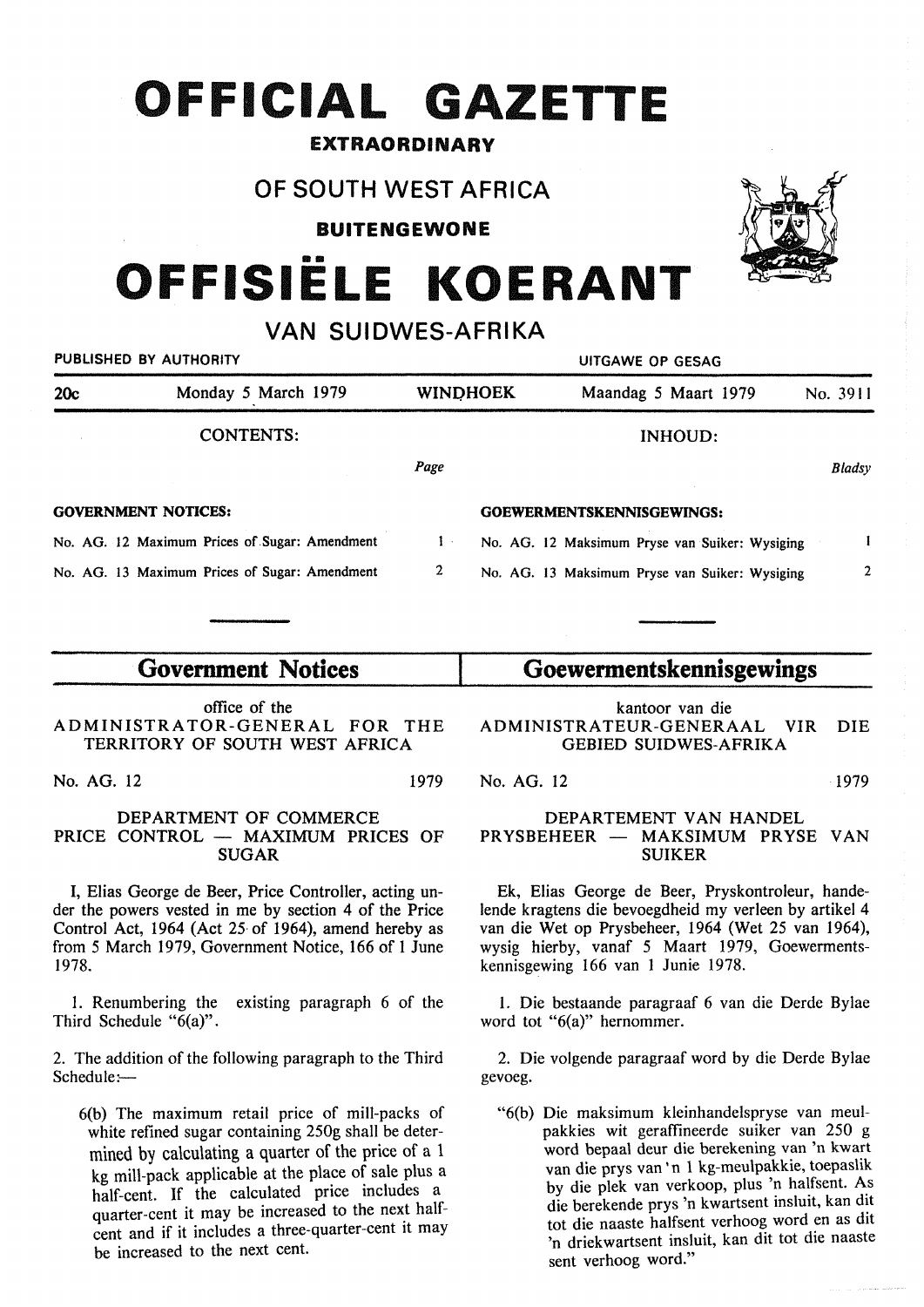No. AG. 13 1979

#### PRICE CONTROL - MAXIMUM PRICES OF SUGAR

I, Elias George de Beer, Price Controller, acting under the powers vested in me by section 4 of the Price Control Act, 1964 (Act 25 of 1974) amend hereby, as from the date of publication hereof, Government Notice No. 166 of 1 July 1978, as amended by Government Notice No. 203 of 15 August 1978, by the substitution  $for -$ 

- 1. In the First Schedule: $-$ 
	- (i) the numbers "1 to 5" in paragraph  $5(a)$  of the numbers  $"l$  to  $3"$ :
	- (ii) paragraph 5(b) of the following paragraph:
		- "S(b) The determination of the maximum retail prices of mill-packed sugar in masses of 500 g and 250 g is set out in paragraph 4 of the Third Schedule".
- 2. In the Second Schedule: $-$ 
	- (i) the words "or on the basis of ex seller's store at Lüderitz" in paragraph  $I(a)$ , of the words "or on the basis of ex seller's store at these ports."

**Control of Disks Control Markets** 

 $\mathcal{O}(\mathcal{O}(\log n)^2)$  . The property of the particles  $\mathcal{O}(\log n)^2$ 

 $\mathbb{E} \left[ \left\{ \mathcal{L} \left( \mathcal{L}_{\mathcal{A}} \left( \mathcal{L}_{\mathcal{A}} \right) \right) \right\} \left( \mathcal{L}_{\mathcal{A}} \left( \mathcal{L}_{\mathcal{A}} \right) \right) \right\} = \left\{ \mathcal{L}_{\mathcal{A}} \left( \mathcal{L}_{\mathcal{A}} \left( \mathcal{L}_{\mathcal{A}} \right) \right) \right\} \left( \mathcal{L}_{\mathcal{A}} \left( \mathcal{L}_{\mathcal{A}} \right) \right) \right\}$ 

(大致不良)

general (1992)<br>1994: Albert Bill, amerikansk fotograf<br>1994: Albert Bill, amerikansk fotograf

No. AG. 13

1979

#### PRYSBEHEER — MAKSIMUM PRYSE VAN SUIKER

Ek. Elias George de Beer, Pryskontroleur, handelende kragtens die bevoegdheid my verleen by artikel 4 van die Wet op Prysbeheer, 1964 (Wet 25 van 1964), wysig hierby, vanaf die datum van publikasie hiervan, Goewermentskennisgewing No. 166 van 1 Julie 1978, soos gewysig deur Goewermentskennisgewing No. 203 van 15 Augustus 1978, deur die vervanging van -

- l. In die Eerste Bylae:-
	- (i) die nommers "1 tot 5" in paragraaf 5(a) deur die nommers "l tot 3".
	- (ii) paragraaf 5(b) deur die volgende paragraaf:
		- "5(b) Die bepaling van die maksimum kleinhandelspryse van meulverpakte suiker in massas van 500 g en 250 g is in paragraaf 4 van die Derde Bylae uiteengesit."
- 2. In die Tweede Bylae:-
	- (i) die woorde "of op die basis van ex verkoper se magasyn te Liideritz" in paragraaf l(a) deur die woorde "of op die basis van ex verkoper se magasyn by hierdie hawestede".

and the problem where the problem is the problem of the control of the state of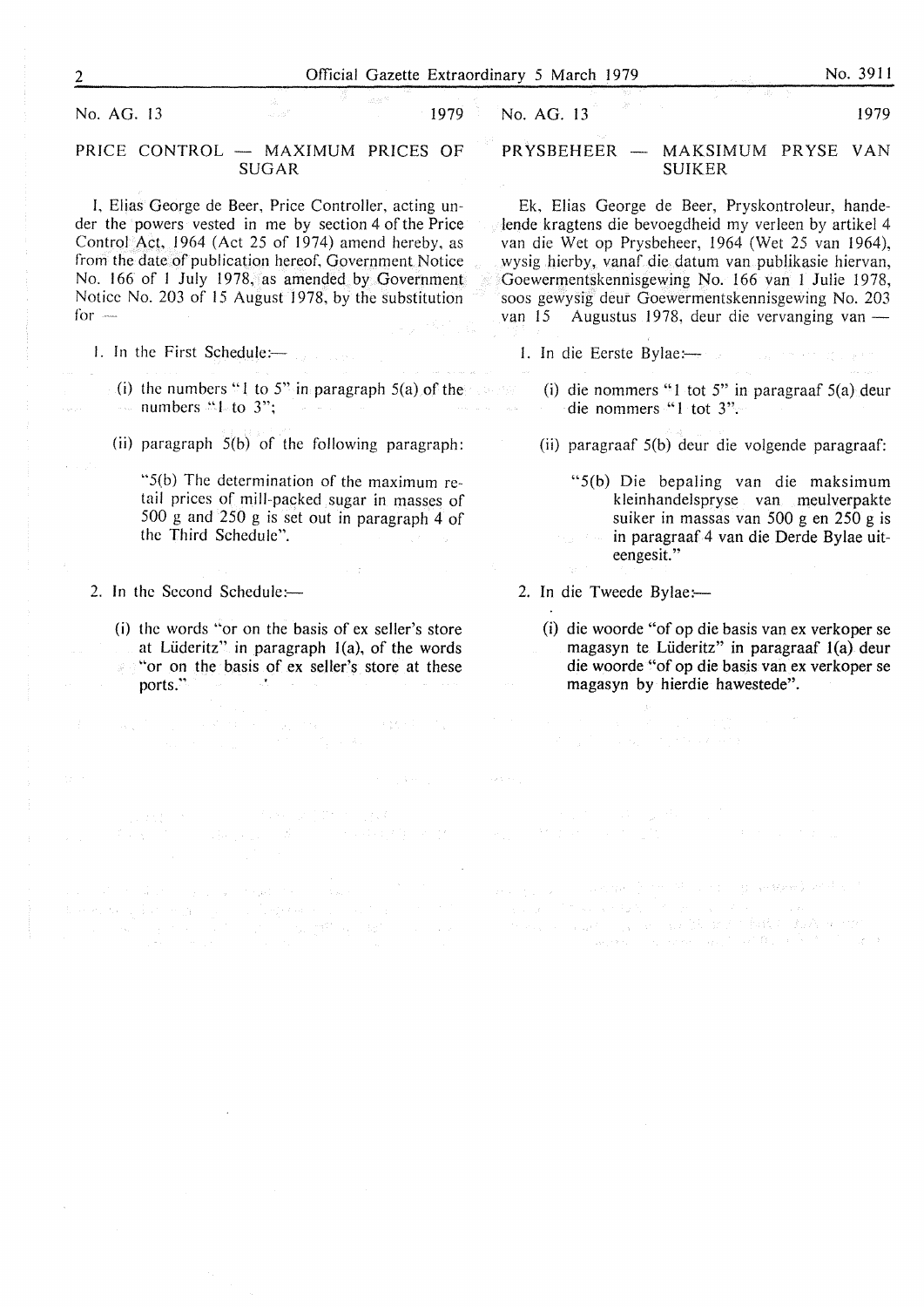$\mathcal{A}_1$ 

 $-2-$ 

(ii) the table in paragraph 1(a) of the following table:

 $\sim 10^{-1}$ 

 $\sim 10^{-1}$ 

| P1ace                  | $25$ $kg$<br>white<br>refined | $12,5$ kg<br>white<br>refined | $2,5$ kg<br>white<br>refined | $1$ $kg$<br>white<br>refined | 500q<br>white<br>refined | $250$ g<br>white<br>refined | $25$ $kg$<br>brown | $12,5$ kg<br>brown | $1$ kg<br>brown | 500g<br>brown |
|------------------------|-------------------------------|-------------------------------|------------------------------|------------------------------|--------------------------|-----------------------------|--------------------|--------------------|-----------------|---------------|
|                        | $\mathsf{R}$                  | $\mathsf{R}$                  | $\mathbb{R}$                 | $\mathsf{R}$                 | $\mathbb{R}$             | $\mathsf{R}$                | $\mathbf R$        | $\mathbb{R}$       | $\mathsf{R}$    | Ρ.            |
| Walvis Bay:            |                               |                               |                              |                              |                          |                             |                    |                    |                 |               |
| $F. O. R.$             | 8,97                          | 9,19                          | 9,37                         | 9,53                         | 9,72                     | 10,17                       | 8,33               | 8,65               | 8,96            | 9,18          |
| Ex seller's<br>$store$ | 9,06                          | 9,28                          | 9,46                         | 9,62                         | 9,81                     | 10,26                       | 8,42               | 8,74               | 9,05            | 9,27          |
| Luderitz:              |                               |                               |                              |                              |                          |                             |                    |                    |                 |               |
| $F.0.8.$               | 9,86                          | 10,07                         | 10, 26                       | 10, 43                       | 10,62                    | 11,05                       | 9,22               | 9,54               | 9,81            | 10,05         |
| Ex seller's<br>$store$ | 9,95                          | 10, 16                        | 10, 35                       | 10,52                        | 10, 71                   | 11,14                       | 9,31               | 9,63               | 9,90            | 10, 14        |

 $/$ ........

 $\lambda$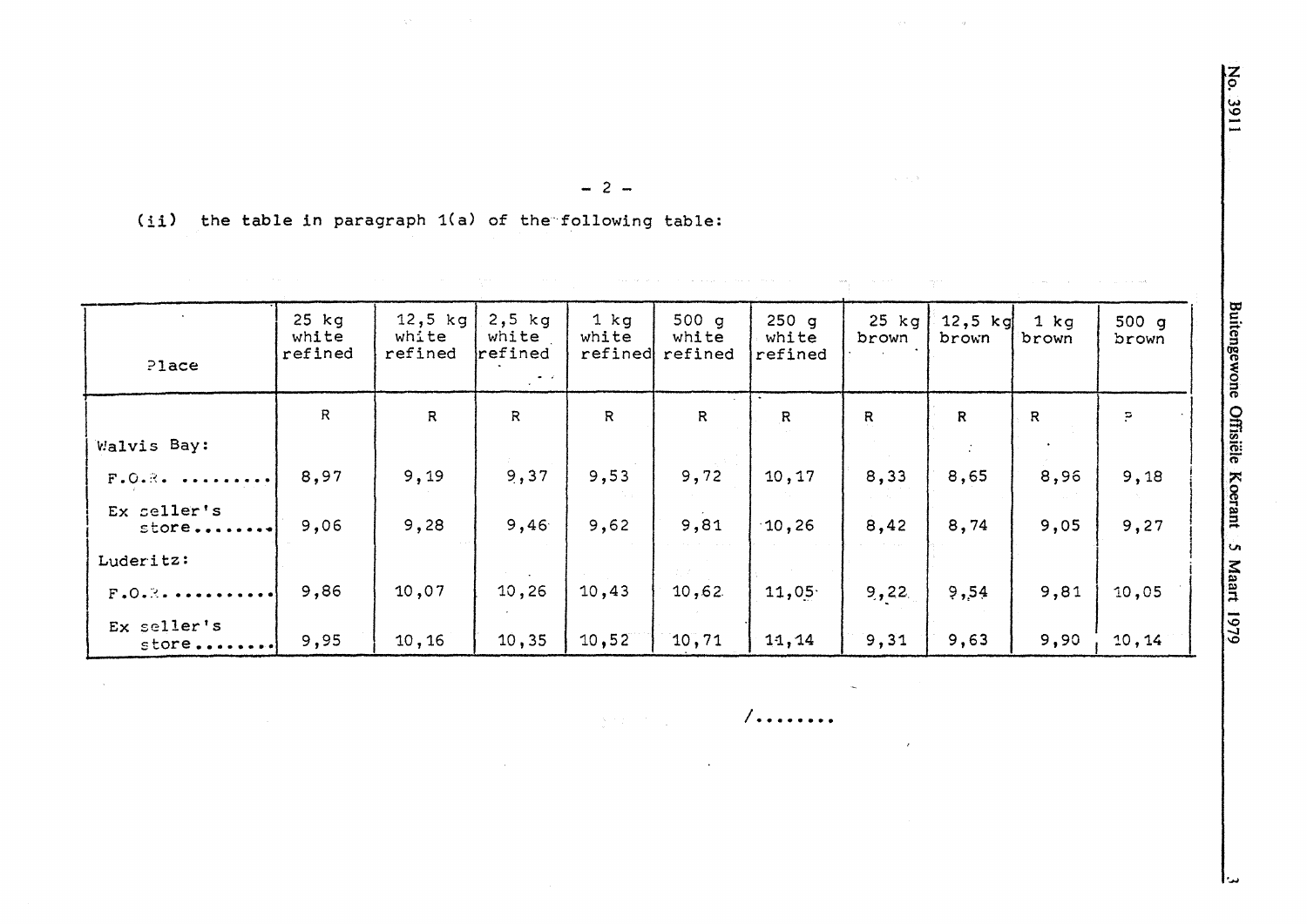(iii) the table in paragraph 2(b) of the following table:

| Port                                        | $25$ $kg$<br>white<br>refined | $12,5$ kg<br>white<br>refined | $2,5$ kg<br>white<br>refined | 1 kg<br>white<br>refined | 500 $q$<br>white<br>refined | 250q<br>white<br>refined | $25$ kg<br>brown | 12,5 kg $\pm$ kg<br>brown | brown | $500 \text{ g}$<br>brown |
|---------------------------------------------|-------------------------------|-------------------------------|------------------------------|--------------------------|-----------------------------|--------------------------|------------------|---------------------------|-------|--------------------------|
|                                             | R                             | R.                            | $\mathbb{R}$                 | $\mathbb{R}$             | $\mathsf{R}$                | $\mathbb{R}$             | R                | R                         | R     | $\ddot{P}$               |
| Walvis Bay                                  | 8,410                         | 8,610                         | 8,785                        | 8,935                    | 9,110                       | 9,535                    | 7,810            | 8,110                     | 8,360 | 8,585                    |
| Lüderitz                                    | 9,245                         | 9,445                         | 9,620                        | 9,770                    | 9,945                       | 10,370                   | 8,645            | 8,945                     | 9,195 | 9,420                    |
| Rossburgh (Durban)                          | 7,235                         | 7,435                         | 7,610                        | 7,760                    | 7,935                       | 8,360                    | 6,635            | 6,935                     | 7,185 | 7,4:0                    |
|                                             |                               |                               |                              |                          |                             |                          |                  |                           |       |                          |
| $\gamma \ll \gamma^*$ , $\gamma \ll \gamma$ |                               |                               |                              |                          |                             |                          |                  |                           |       |                          |
|                                             |                               |                               |                              |                          |                             |                          |                  |                           |       |                          |

 $\mathcal{L}^{\text{max}}_{\text{max}}$  and  $\mathcal{L}^{\text{max}}_{\text{max}}$  and  $\mathcal{L}^{\text{max}}_{\text{max}}$ 

*I.-~ ••••* 

 $- 3 -$ 

3. The Third Schedule of the following Schedule:

 $\tau_{\rm e}$ 

No. 3911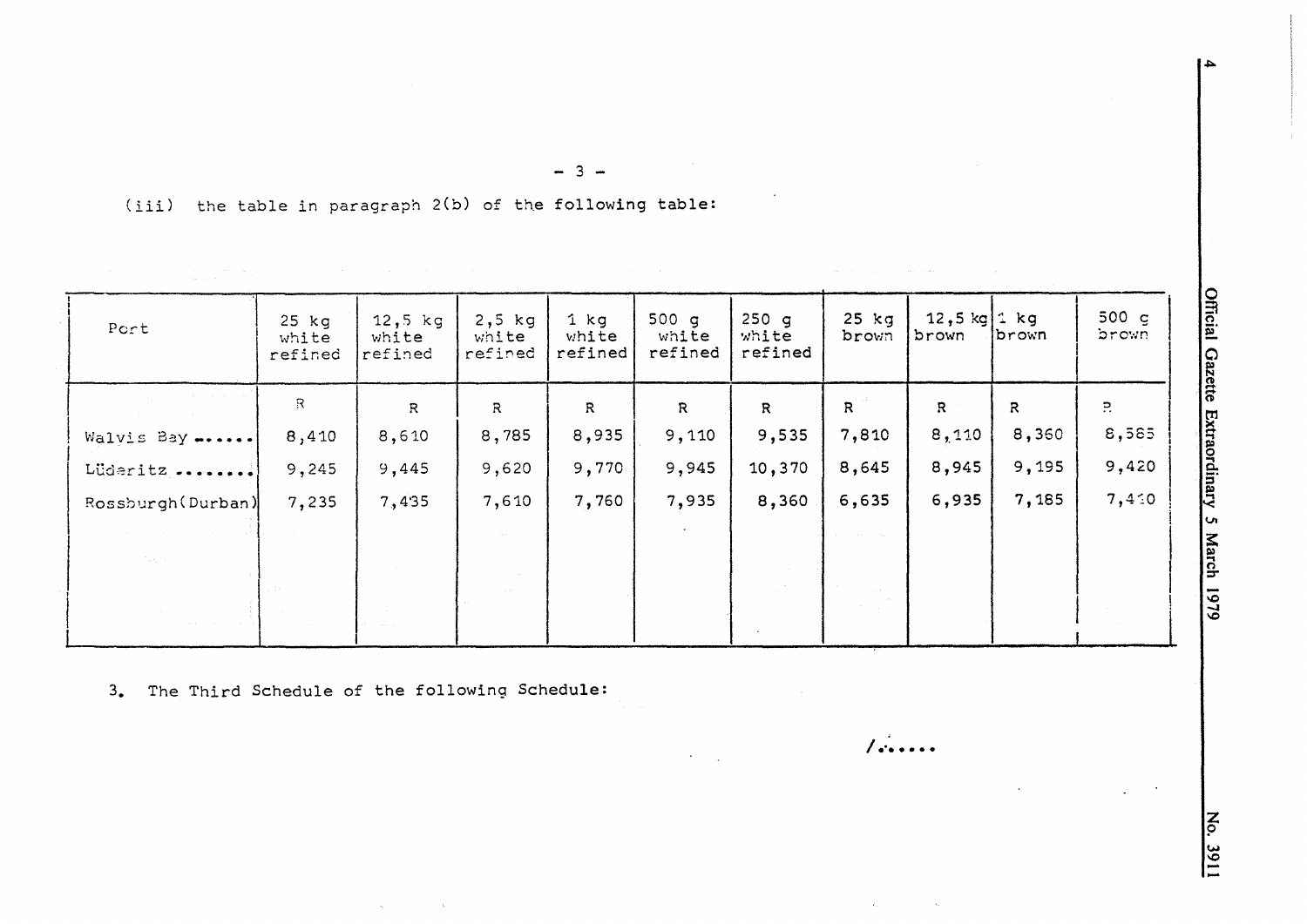(ii) die tabel in paragraaf 1(a) deur die volgende tabel:  $\mathbb{R}^2$ 

| PIex                   | $25$ $kg$<br>wit<br>geraffi-<br>neerd | $12,5$ kg<br>with<br>geraffi-<br>neerd | $2,5$ kg<br>wit<br>geraffi-<br>neerd | $1$ $kg$<br>wit<br>neerd | 500 $q$<br>wit<br>geraffi+geraffi-<br>neerd | $250$ q<br>wit<br>heraffi-<br>neerd | $25 - kg$<br>bruin | 12,5 $kg$<br>bruin | $1$ kg<br>bruin | 500 g<br>bruin |
|------------------------|---------------------------------------|----------------------------------------|--------------------------------------|--------------------------|---------------------------------------------|-------------------------------------|--------------------|--------------------|-----------------|----------------|
| Walvisbaai:            | $\mathcal{R}$                         | $\overline{R}$                         | $\mathsf{R}$                         | $\mathbb{R}$             | $\mathbb{R}$                                | R                                   | $\mathbb{R}$       | $\mathbb{R}$       | $\mathbb{R}$    | P.             |
| $V.0.5.$               | 8,97                                  | 9,19                                   | 9,37                                 | 9,53                     | 9,72                                        | 10,17                               | 8,33               | 8,65               | 8,96            | 3,18           |
| Ex magasyn             | 9,06                                  | 9,28                                   | 9,46                                 | 9,62                     | 9,81                                        | 10,26                               | 8,42               | 8,74               | 9,05            | 5,27           |
| Lüderitz:<br>$V. Q.S.$ | 9,86                                  | 10,07                                  | 10, 26                               | 10,43                    | 10,62                                       | 11,05                               | 9,22               | 9,54               | 9,61            | 10,05          |
| Ex magasyn             | 9,95                                  | 10, 16                                 | 10,35                                | 10,52                    | 10,71                                       | 11, 14                              | 9,31               | 9,63               | 9,90            | 10,14          |

 $-2-$ 

 $/$ ........

 $\mathcal{L}^{\mathcal{A}}_{\mathcal{A}}$ 

**LA**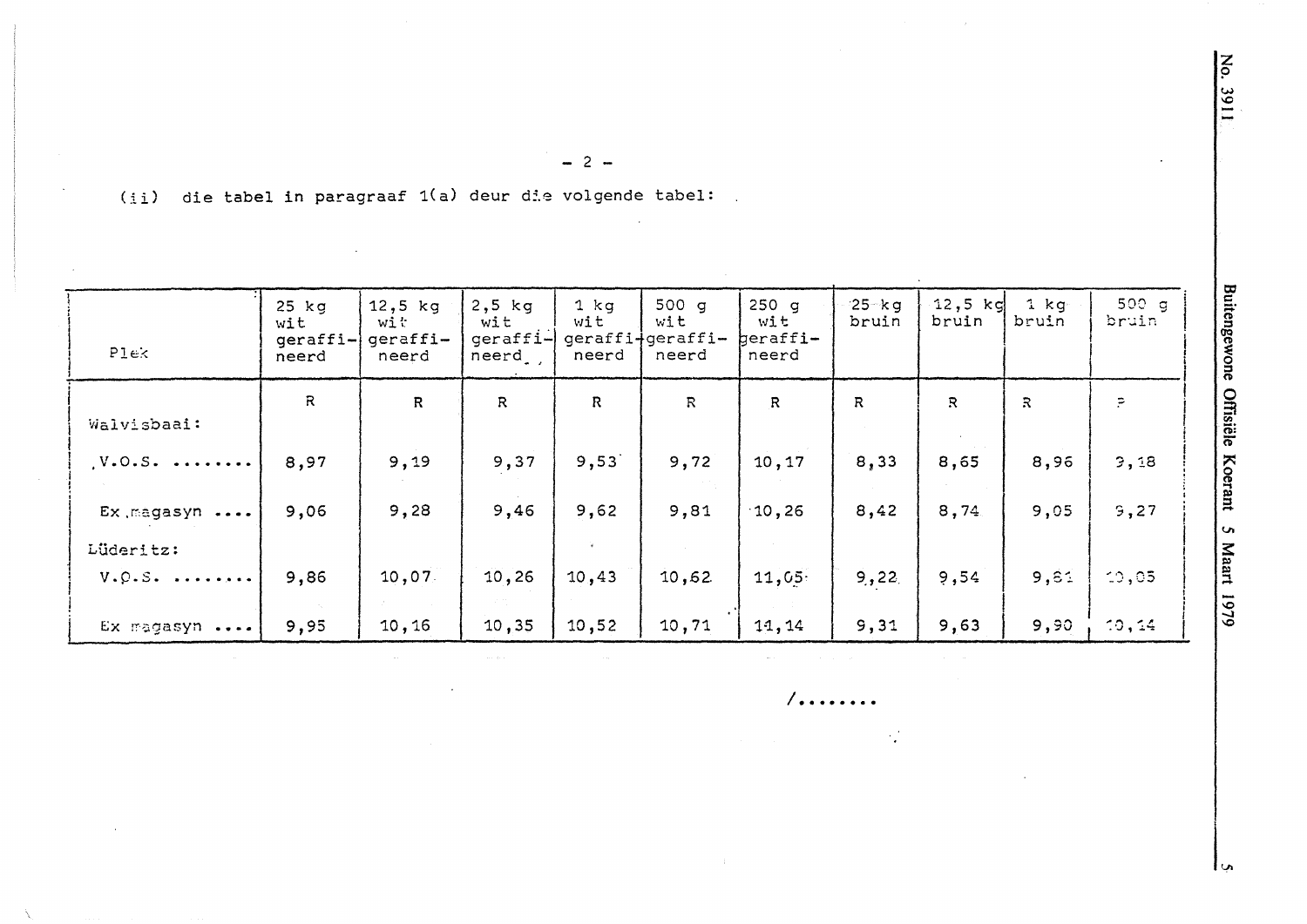(iii) die tabel in paragraaf 2(b) deur die volgende tabel:

| Hawe              | $25$ $kg$<br>wit<br>geraffi-<br>neerd | $12,5$ kg<br>wi u<br>geraffi- geraffi-<br>neerd | $2,5$ kg<br>wit<br>$\sim 100$ km s $^{-1}$<br>neerd, | $1$ $kg$<br>wit<br>$ geraffi- $<br>neerd | 500 g<br>wit<br>geraffi-<br>neerd | $250$ g<br>wit<br>geraffi-<br>neerd | $25$ kg<br>bruin | $12,5$ kg<br>bruin | $1$ kg<br>bruin | 500q<br>bruin |
|-------------------|---------------------------------------|-------------------------------------------------|------------------------------------------------------|------------------------------------------|-----------------------------------|-------------------------------------|------------------|--------------------|-----------------|---------------|
|                   | R                                     | $\mathbf{R}$                                    | $\mathsf{R}$                                         | $\mathbb{R}$                             | $\mathbb{R}$                      | $\mathbb{R}$                        | $\mathbb{R}$     | $\mathbf R$        | R               | $\Xi$         |
| Walvisbaai        | 8,410                                 | 8,610                                           | 8,785                                                | 8,935                                    | 9,110                             | 9,535                               | 7,810            | 8,110              | 8,360           | 3,585         |
| Lüderitz          | 9,245                                 | 9,445                                           | 9,620                                                | 9,770                                    | 9,945                             | 10,370                              | 8,645            | 8,945              | 9,195           | 3,420         |
| Rossburgh(Durban) | 7,235                                 | 7,435                                           | 7,610                                                | 7,760                                    | 7,935                             | 8,360                               | 6,635            | 6,935              | 7,185           | 7,410         |
|                   |                                       |                                                 |                                                      |                                          |                                   |                                     |                  |                    |                 |               |
|                   |                                       |                                                 |                                                      |                                          |                                   |                                     |                  |                    |                 |               |
|                   | 아버지 않아                                |                                                 |                                                      |                                          |                                   |                                     |                  |                    |                 |               |
|                   |                                       |                                                 |                                                      |                                          |                                   |                                     |                  |                    |                 |               |

 $\sim$ 

 $\sqrt{...}$ ....

3. Die Derde Bylae deur die volgende Bylae:

 $\mathcal{L}_{\mathbf{A}}$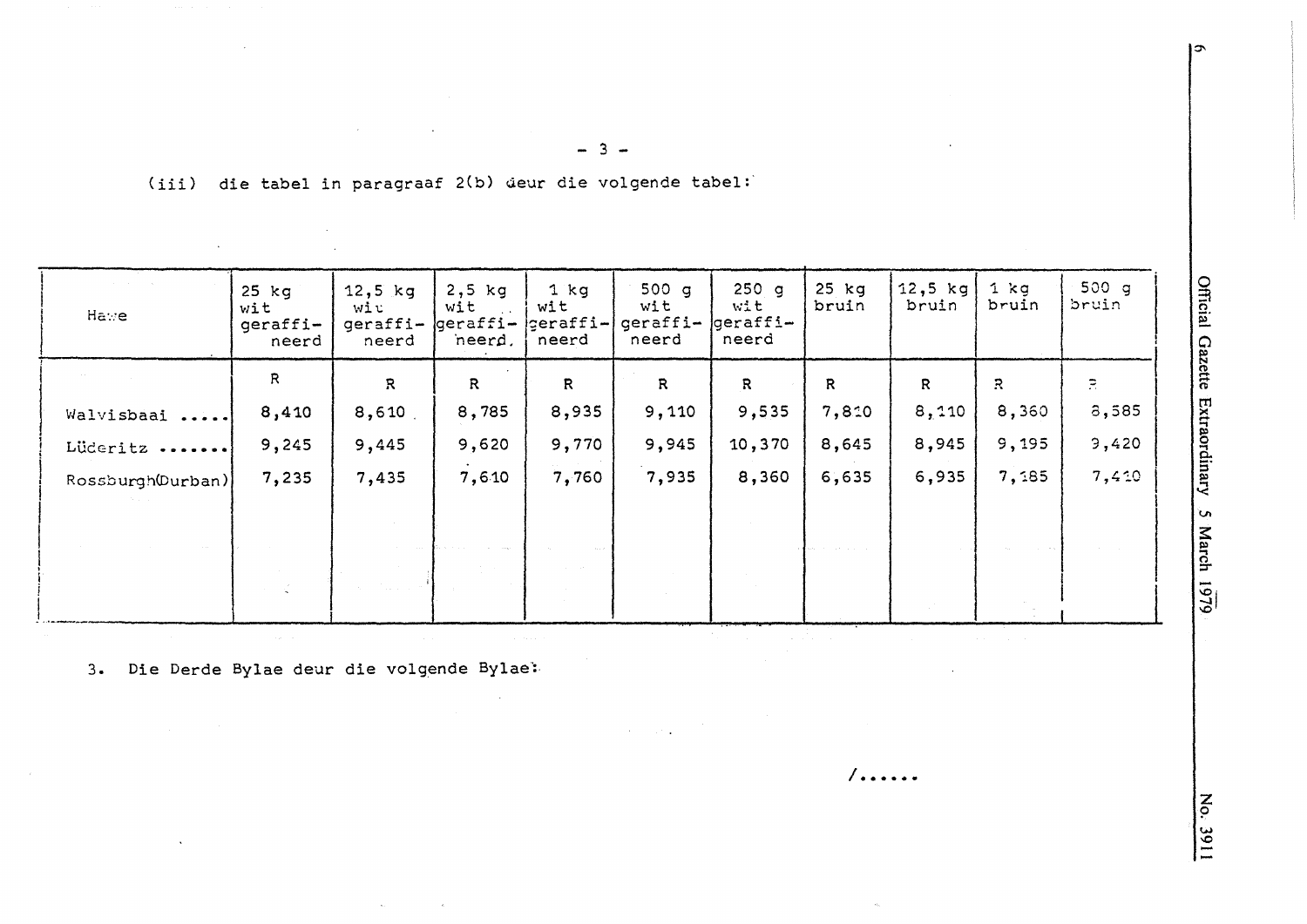### THIRD SCHEDULE DERDE BYLAAG

 $\sim 10^7$ 

THE MAXIMUM RETAIL PRICES OF SUGAR, (REFER TO PARA 5(A) OF THE FIRST SCHEDULE. EXCLUDING SPECIALITY SUGAR AS DEFINED IN PARA 3(F) OF THE FIRST SCHFOULE.) MAKSIMUM KLEINHANDELPRYSE VAN SUIKER. (VERWYS NA PARA 5(A) VAN DIE EERSTE BYLAE .UITGESONDERD SPESIALITEITSUIKER SOOS OMSKRYF IN PARA 3(F) VAN DIE EERSTE BYLAE.)

and the control of

|    | Railway Stations and<br><b>Distances</b><br>Spoorwegstasies en | TYPE OF SUGAR                                                                                                                                                                                                                                                                                                                                                                                                                                                       |                        | MILL-PACKED SUGAR<br>MEULVERPAKTE SUIKER |                    | PER BAG<br>PER SAK | RETAILERS' PACKS<br>KLEINHANDELAARS-<br>VERPAKKINGS |               |
|----|----------------------------------------------------------------|---------------------------------------------------------------------------------------------------------------------------------------------------------------------------------------------------------------------------------------------------------------------------------------------------------------------------------------------------------------------------------------------------------------------------------------------------------------------|------------------------|------------------------------------------|--------------------|--------------------|-----------------------------------------------------|---------------|
|    | Afstande                                                       | TIPE SUIKER                                                                                                                                                                                                                                                                                                                                                                                                                                                         | 1 KG                   |                                          | $2,5 K5$   12,5 KG | 25 KG              | $\frac{1}{2}$ KG                                    | $1 \t12.5 KG$ |
|    |                                                                |                                                                                                                                                                                                                                                                                                                                                                                                                                                                     | $\mathbf{C}$           | $R$ $C$                                  | $R$ $C$            | $R$ $C$            | $\mathbf{C}$                                        | R C           |
|    | 1. AT WALVIS BAY                                               | $WHITE - WIT$<br>BROWN - BRUIN                                                                                                                                                                                                                                                                                                                                                                                                                                      | $42^{1}$<br>40         | 1,03                                     | 5,02<br>4,73       | 9,77<br>9,08       | 40<br>37                                            | 4,94<br>4,59  |
|    | TE WALVISBAAI                                                  | WHITE - WIT<br>BROWN - BRUIN                                                                                                                                                                                                                                                                                                                                                                                                                                        | $42^{1}$<br>40.        | 1,03                                     | 5,02<br>4, 73      | 9.77<br>9,08       | 40<br>37                                            | 4,94<br>4,59  |
| 2. |                                                                | THE FOLLOWING RETAIL PRICES SHALL APPLY AT ALL RAILWAY STATIONS AND RAILWAY SIDINGS AS DEFINED IN THE<br>FIRST SCHEDULE AND WITHIN A DISTANCE OF EIGHT KILOMETERS OF SUCH STATIONS AND SIDINGS, WITHIN A<br>DISTANCE OF 660 KM BY RAIL FROM WALVIS BAY.<br>DIE VOLGENDE KLEINHANDELPRYSE IS VAN TOEPASSING OP ALLE SPOORWEGSTASIES EN -SYLYNE SOOS OMSKRYF IN<br>DIE EERSTE BYLAE EN BINNE 'N AFSTAND VAN AGT KILOMETER VANAF SODANIGE STASIES EN -SYLYNE, BINNE 'N |                        |                                          |                    |                    |                                                     |               |
|    | KM                                                             | AFSTAND VAN 660 KM PER SPOOR VANAF WALVISBAAI.                                                                                                                                                                                                                                                                                                                                                                                                                      |                        |                                          |                    |                    |                                                     |               |
|    | $9 - 40$                                                       | WHITE $-$ WIT<br>BROWN - BRUIN                                                                                                                                                                                                                                                                                                                                                                                                                                      | 42 <sup>°</sup><br>40. | 1.04                                     | 5.07<br>4,78       | 9,87<br>9,18       | 41<br>38                                            | 4,99<br>4,64  |
|    | $41 - 63$                                                      | $WHITE - MIT$<br>BROWN - BRUIN                                                                                                                                                                                                                                                                                                                                                                                                                                      | $42^{6}$<br>40         | 1,04                                     | 5,09<br>4,80       | 9,91<br>9,22       | 41<br>38                                            | 5,01<br>4,66  |
|    | $61 - 80$                                                      | WHITE - WIT<br>BROWN - BRUIN                                                                                                                                                                                                                                                                                                                                                                                                                                        | 43 <sup>°</sup><br>40. | 1.04                                     | 5,10<br>4,82       | 9,94<br>9,25       | 41<br>38                                            | 5.02<br>4,68  |
|    | $81 - 100$                                                     | WHITE - WIT<br>BROWN - BRUIN                                                                                                                                                                                                                                                                                                                                                                                                                                        | 43<br>40               | 1,05                                     | 5, 12<br>4,84      | 9,98<br>9,29       | 41<br>38                                            | 5,04<br>4,70  |
|    | $101 - 129$                                                    | WHITE - WIT<br>BROWN - BRUIN                                                                                                                                                                                                                                                                                                                                                                                                                                        | 43<br>40               | 1, 35                                    | 5.14<br>4,85       | 10,01<br>9,32      | $\sim 20\,$ km $^{-2}$<br>41<br>38                  | 5,06<br>4,71  |
|    | $121 - 140$                                                    | WHITE - WIT<br>BROWN - BRUIN                                                                                                                                                                                                                                                                                                                                                                                                                                        | 43<br>49.              | 1,05                                     | 5,16<br>4, 87      | 10,05<br>9,36      | 41<br>38                                            | 5,08<br>4,73  |
|    | $141 - 163$                                                    | WHITE - WIT<br>$BQQ$ $RQ = RQQTQ$                                                                                                                                                                                                                                                                                                                                                                                                                                   | 43<br>$\sim 1$         | 1.06                                     | 5,18<br>4.49       | 10,08<br>9,40      | 41<br>39.                                           | 5,09<br>4,75  |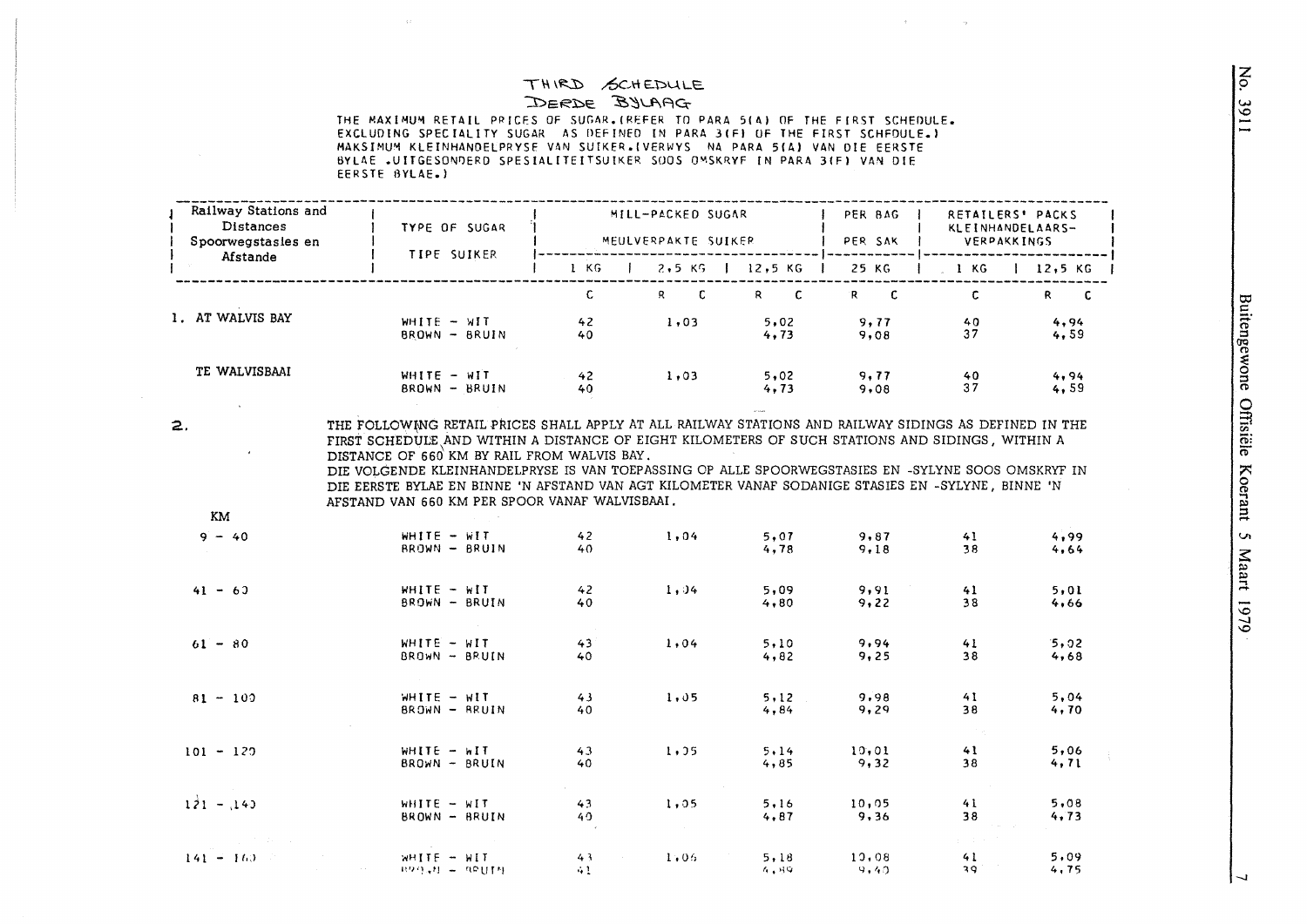| Railway Stations and<br>Ł<br><b>Distances</b><br>$\sim 10^{10}$ km s $^{-1}$ | TYPE OF SUGAR                         |                | MEULVERPAKTE SUIKER |                                 | MILL-PACKED SUGAR   PER BAG  <br>PER SAK         | RETAILERS' PACKS<br>KLEINHANDELAARS-<br>VERPAKKINGS |                 |  |
|------------------------------------------------------------------------------|---------------------------------------|----------------|---------------------|---------------------------------|--------------------------------------------------|-----------------------------------------------------|-----------------|--|
| Spoorwegstasies en<br>$\mathbf{I}$<br>Afstande<br>Ł                          | TIPE SUIKER                           |                |                     |                                 | 1 KG   2,5 KG   12,5 KG   25 KG   1 KG   12,5 KG | ---   ---------------------                         |                 |  |
| KM                                                                           |                                       | $\mathbf{C}$   | $R$ $C$             | $R$ $C$                         | $R$ $C$                                          | $\mathbf{C}$                                        | R C             |  |
| $161 - 183$                                                                  | WHITE - WIT<br>BROWN - BRUIN          | $43 -$<br>41   | 1,06                | 5,20<br>4,91                    | 10, 12<br>9,43                                   | 42<br>39                                            | 5.11<br>4,77    |  |
| $181 - 200$                                                                  | WHITE - WIT<br>BROWN - BRUIN          | 43<br>41       | 1,06                | 5, 21<br>4,92                   | 10.15<br>9,46                                    | 42<br>39                                            | 5.13<br>4, 78   |  |
| $201 - 239$                                                                  | WHITE - WIT<br>BROWN - BRUIN          | 44<br>41       | 1.37                | <b>Contract</b><br>5.24<br>4,95 | 10.20<br>9,51                                    | 42<br>39                                            | 5.15<br>4,81    |  |
| $231 - 263$                                                                  | $WHITE - KIT$<br>BROWN - BRUIN        | 44<br>41       | 1.97                | 5,26<br>4,97                    | 10, 24<br>9,55                                   | 42<br>39                                            | 5.17<br>4,83    |  |
| $261 - 290$                                                                  | WHITE - WIT<br>BROWN - BRUIN          | $44 -$<br>41   | 1, 28               | 5,28<br>5,00                    | 10, 29<br>9,60                                   | 42<br>39                                            | 5, 20<br>4,85   |  |
| $291 - 320$                                                                  | $WHITE - WIT$<br><b>BROWN - BRUIN</b> | 44<br>42       | 1,08                | 5,31<br>5,02                    | 10,33<br>9,64                                    | 42<br>40                                            | 5, 22<br>4,87   |  |
| $321 - 350$                                                                  | WHITE - WIT<br>BRUWN - BRUIN          | $44^{2}$<br>42 | 1,09                | 5,33<br>5,04                    | 10,38<br>9,69                                    | 43<br>40                                            | 5,24<br>4,90    |  |
| $351 - 380$                                                                  | $WHITE - WIT$<br>BROWN - BRUIN        | 45<br>42       | 1.09                | 5,35<br>5,06                    | 10,42<br>9,73                                    | 43<br>40                                            | 5,26<br>4,92    |  |
| $381 - 410$                                                                  | WHITE - WIT<br>BROWN - BRUIN          | 45<br>42       | 1.10                | 5, 37<br>5,08                   | 10,46<br>9.77                                    | 43<br>40                                            | $-5,28$<br>4,94 |  |
| $411 - 440$                                                                  | $WHITE - WIT$<br>BROWN - BRUIN        | 45<br>$42^{2}$ | 1.10                | 5,39<br>5,10                    | 10,50<br>9,81                                    | 43<br>40                                            | 5.30<br>4,96    |  |
| $441 - 470$                                                                  | WHITE - WIT<br>BROWN - BRUIN          | 45<br>42       | 1.10                | 5,41<br>5,12                    | 10, 54<br>9,85                                   | 43<br>40                                            | 5,32<br>4,98    |  |
| $471 - 500$                                                                  | $WHITE - WIT$<br>BROWN - BRUIN        | 45<br>43.      | 1, 11               | 5,43<br>5,14                    | 10,58<br>9,89                                    | 43<br>41                                            | 5,34<br>5,00    |  |
| 501 - 540                                                                    | $WHITE - MIT$<br><b>BROWN - BRUIN</b> | 45<br>43       | 1.11                | 5,45<br>5, 17                   | 10,63<br>9,94                                    | 44<br>41                                            | 5, 37<br>5,02   |  |

 $\epsilon_{\rm o}$ 

 $\omega$ 

 $\bar{\chi}$ 

l.

 $\bar{\tau}$ 

 $\frac{1}{2}$ 

Official Gazette Extraordinary 5 March 1979

No. 3911

 $\overline{\mathsf{I}^{\infty}}$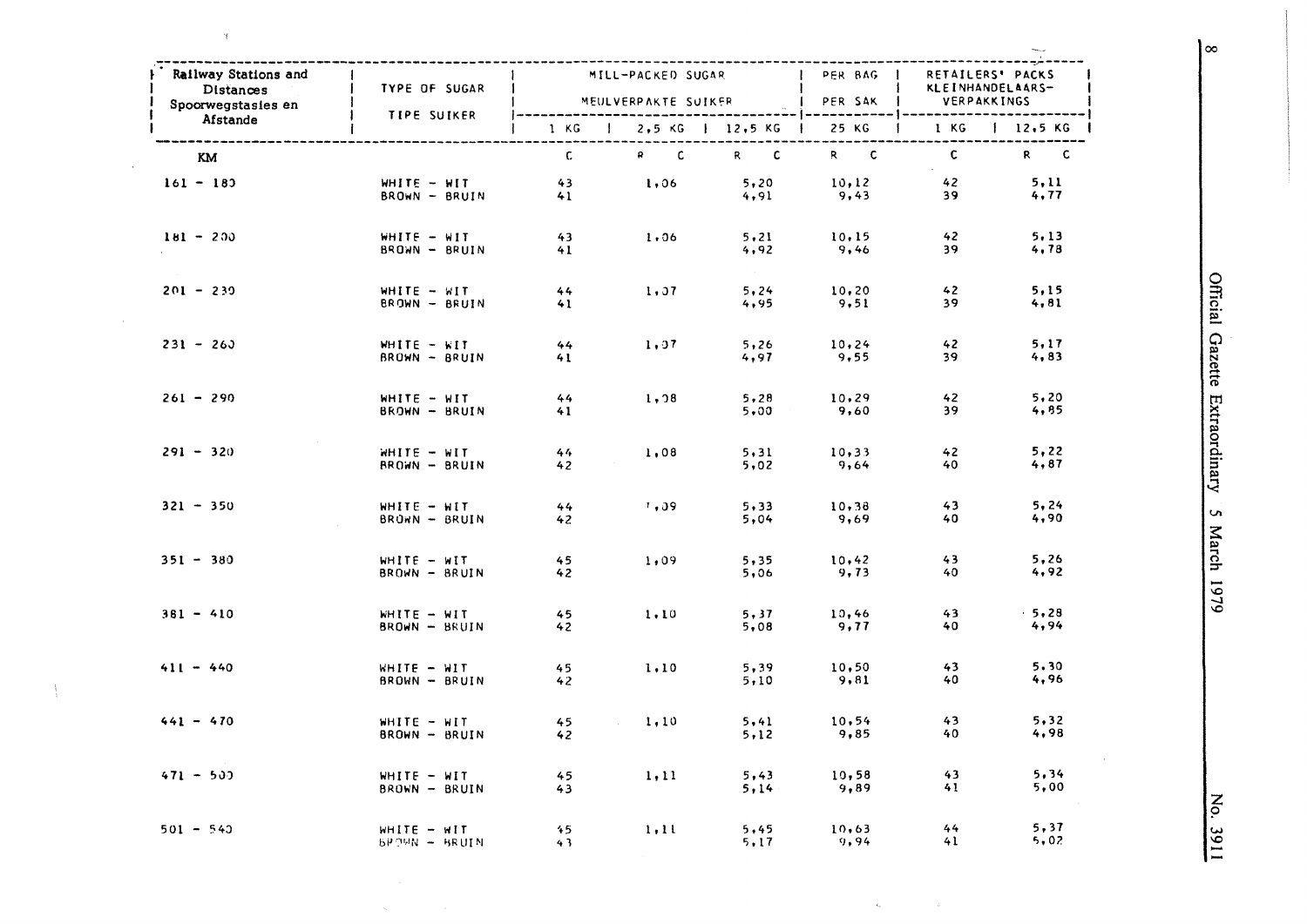$\bullet$ 

| Railway Stations and<br><b>Distances</b><br>Spoorwegstasies en | TYPE OF SUGAR                    |                    | MILL-PACKED SUGAR<br>MEULVERPAKTE SUIKER |                    | PER BAG<br>PER SAK | RETAILERS' PACKS<br>KLEINHANDELAARS-<br>VERPAKKINGS |              |
|----------------------------------------------------------------|----------------------------------|--------------------|------------------------------------------|--------------------|--------------------|-----------------------------------------------------|--------------|
| Afstande                                                       | TIPE SUIKER                      | $1$ K <sup>c</sup> | 2,5 K                                    | 12,5 KG            | 25 KG              | 1 KG                                                | $12.5$ KG    |
| <b>STRAND CO.</b><br>KM                                        |                                  | C.                 | P.<br>C.                                 | $\mathsf{C}$<br>R. | c<br>R.            | C.                                                  | R.<br>-C     |
| $541 - 580$                                                    | $WHITE - WIT$<br>$BROAN - BRUIN$ | 46<br>43           | 1.12                                     | 5,48<br>5.19       | 10.68<br>9.99      | 44<br>41                                            | 5,39<br>5,05 |
| $5E1 - 620$                                                    | $WHITE = WIT$<br>$BROWN = BRUIN$ | 46<br>43           | $\cdot$<br>1.12                          | 5,50<br>5,22       | 10.72<br>10,04     | 44<br>41                                            | 5,41<br>5,07 |
| $621 - 660$                                                    | WHITE - WIT<br>$BROAN - BRUIN$   | 46<br>43           | 1, 13                                    | 5, 53<br>5,24      | 10,77<br>10.08     | 44<br>41                                            | 5,44<br>5.09 |

THE REPUBLIC'S PRESCRIBED PRICES FOR WALVIS BAY AS PER PARAGRAPH 1 ARE SHOWN FOR THE SAKE OF CONVENIENCE.

DIE REPUBLIEK SE VOORGESKREWE PRYSE VIR WALVISBAAI SOOS PER PARAGRAAF 1 IS GERIEFLIKHEIDSHALWE AANGETOON.

 $\sim$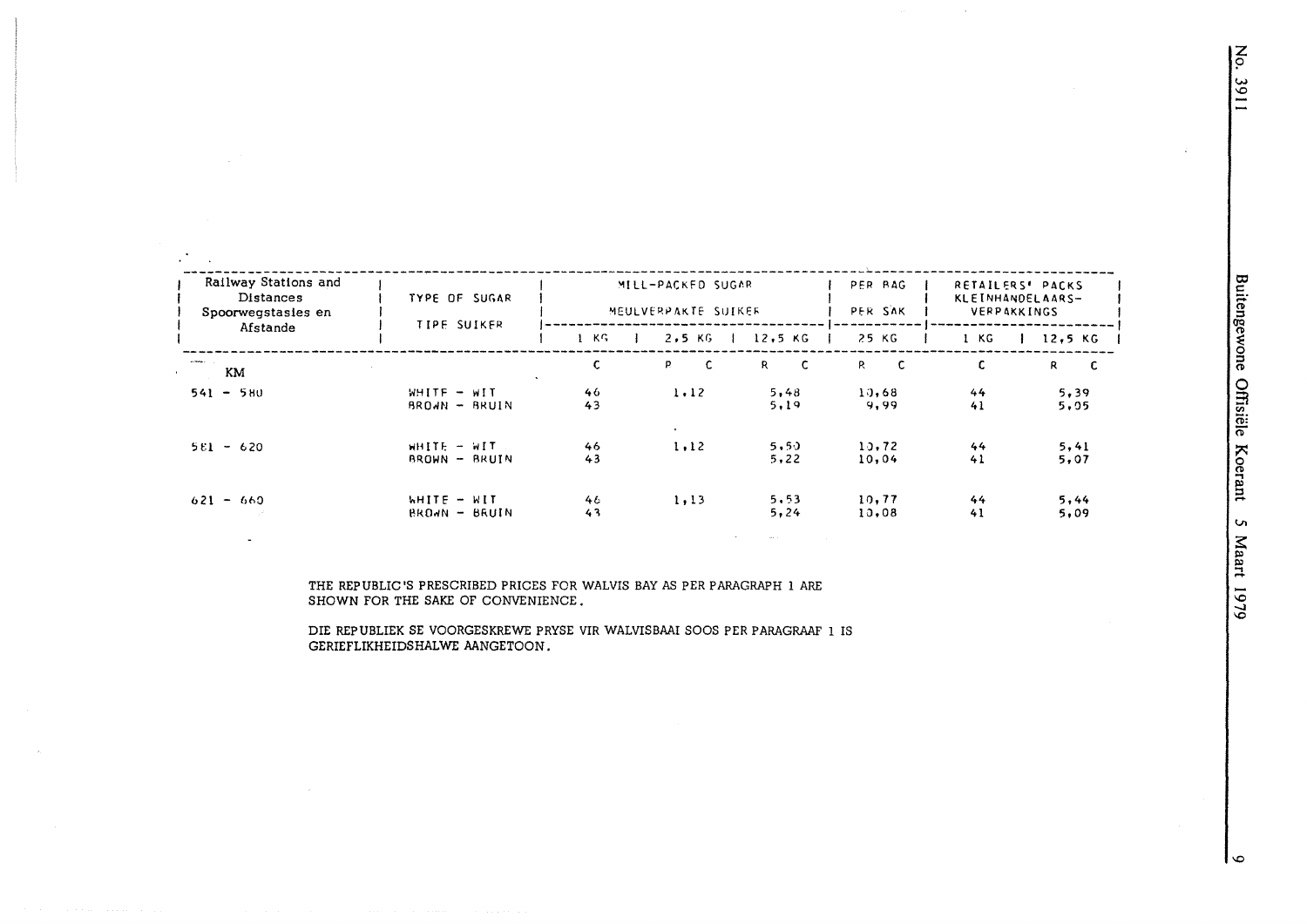3. THE FOLLOWING RETAIL PRICES SHALL APPLY AT THE UNDERMENTIONED RAILWAY STATIONS AND RAILWAY SIDINGS AND WITHIN A RADIUS OF 8 KM OF SUCH STATIONS AND SIDINGS.

DIE VOLGENDE KLEINHANDELSPRYSE IS VAN TOEPASSING TE ONDERGEMELDE SPOORWEGSTASIES - EN SYLYNE EN BINNE 'N AFSTAND VAN 8 KM VANAF SODANIGE STASIES EN SYLYNE.

 $\label{eq:2.1} \mathcal{A}=\mathcal{A}^{\dagger}\mathcal{A}^{\dagger}\mathcal{A}^{\dagger}\mathcal{A}^{\dagger}\mathcal{A}^{\dagger}\mathcal{A}^{\dagger}\mathcal{A}^{\dagger}\mathcal{A}^{\dagger}\mathcal{A}^{\dagger}\mathcal{A}^{\dagger}\mathcal{A}^{\dagger}\mathcal{A}^{\dagger}\mathcal{A}^{\dagger}\mathcal{A}^{\dagger}\mathcal{A}^{\dagger}\mathcal{A}^{\dagger}\mathcal{A}^{\dagger}\mathcal{A}^{\dagger}\mathcal{A}^{\dagger}\mathcal{A}^{\dagger}\mathcal{A$ 

| <b>STATION</b><br><b>STASIE</b> | <b>TYPE OF SUGAR</b><br>TIPE SUIKER |                                      | MILL-PACKED SUGAR<br>MEULVERPAKTE SUIKEP |                     | PFR BAG<br>PER SAK     | RETAILERS' PACKS<br>KLFINHANDELAARS-<br>VERPAKKINGS |                         |
|---------------------------------|-------------------------------------|--------------------------------------|------------------------------------------|---------------------|------------------------|-----------------------------------------------------|-------------------------|
|                                 |                                     | $1 - KG$                             | $2,5$ KG                                 | $12.5$ KG           | 25 KG                  | $1 \times G$                                        | $12,5$ KG               |
| <b>ASAB</b>                     | WHITE - WIT<br>BROWN - BRUIN        | C.<br>47.<br>45                      | $\overline{\mathbf{C}}$<br>R.<br>1,16    | R C<br>5,68<br>5,39 | R C<br>11,06<br>10, 37 | C.<br>45<br>43                                      | $R$ $C$<br>5,58<br>5,24 |
| <b>ASBOSPAN</b>                 | WHITE - WIT<br>BROWN - BRUIN        | 47<br>45                             | 1,16                                     | 5,68<br>5,39        | 11,08<br>10,39         | 45<br>43                                            | 5,59<br>5,25            |
| ARIAMSVLEI<br>and the con-      | WHITE $-$ WIT<br>BROWN - BRUIN      | $\sim 10^{-1}$ m $^{-1}$<br>48<br>46 | 1,19                                     | 5.85<br>5,56        | 11.38<br>10.70         | 47<br>44                                            | 5, 74<br>5,40           |
| <b>AUS</b>                      | WHITE - WIT<br>BROWN - BPUIN        | 47<br>44                             | 1,15                                     | 5,64<br>5,35        | 11,01<br>10,32         | 45<br>42                                            | 5,56<br>5, 21           |
| <b>AUSNEK</b>                   | $WHITE - WIT$<br>BROWN - BRUIN      | 47<br>44                             | 1,15                                     | 5,66<br>5.37        | 11,04<br>10,35         | 45<br>42                                            | 5,57<br>5,23            |
| <b>AUSWEICHE</b>                | WHITE - WIT<br>$BROWN - BPUIM$      | 47<br>44                             | 1,15                                     | 5,64<br>5, 35       | 11,01<br>10,32         | 45<br>42                                            | 5,56<br>5,21            |
| <b>BRUKKAROS</b>                | $WHITE = WIT$<br>$PPMW = HRUIV$     | 47<br>4.4                            | 1.15                                     | 5.66<br>5.37        | 11, 32<br>17.33        | 45<br>42                                            | $5,56$<br>$5/2$         |

Official Gazette Extraordinary 5 March 1979

 $\overline{5}$ 

No. 3911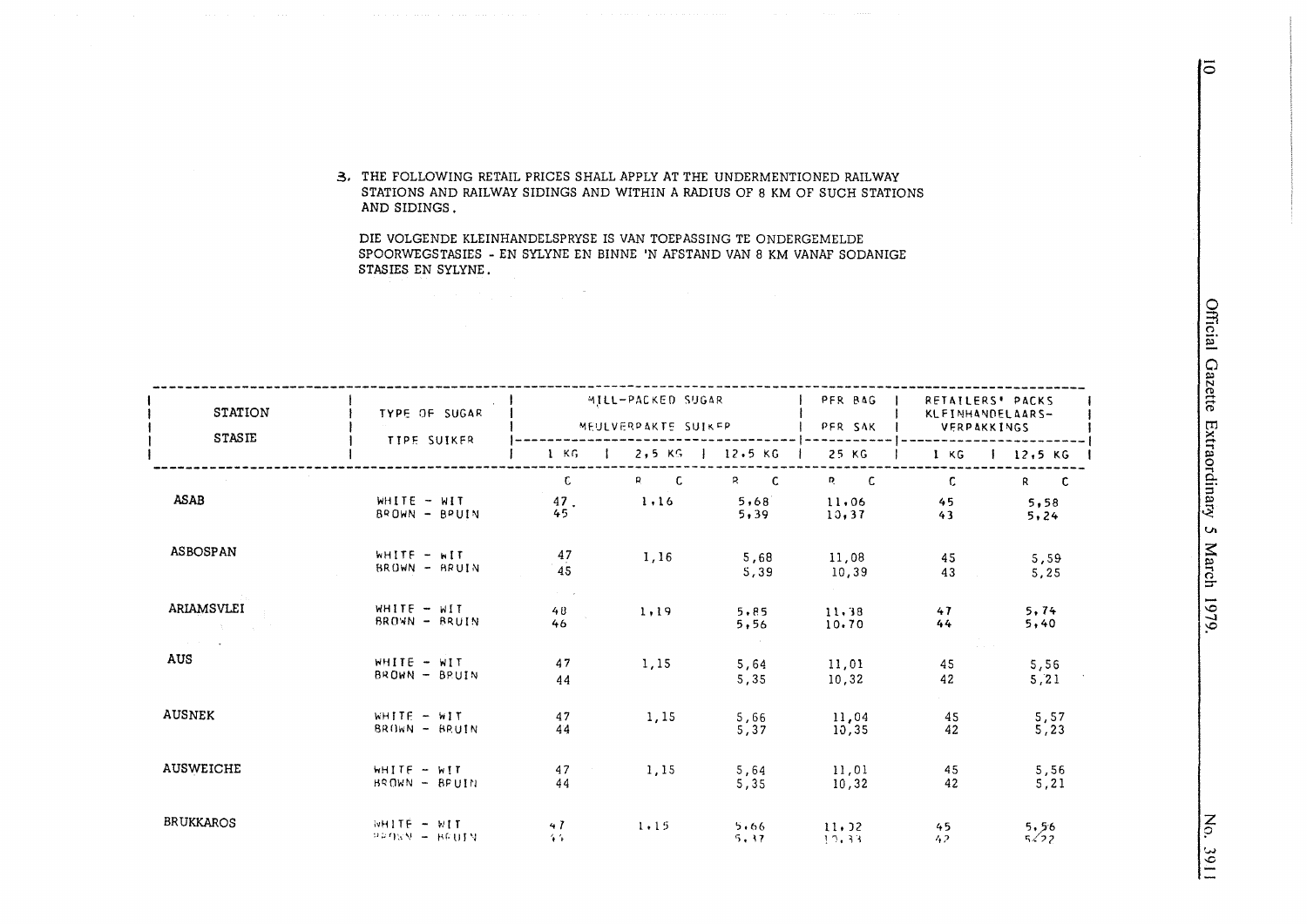| <b>STATION</b>                                                                  | TYPE OF SUGAR                               |              | ------------------------<br>MILL-PACKED SUGAR |                      | PER BAG                          | RETAILERS' PACKS<br>KLEINHANDELAARS-<br>MEULVERPAKTE SUIKER   PER SAK   VERPAKKINGS |               |  |
|---------------------------------------------------------------------------------|---------------------------------------------|--------------|-----------------------------------------------|----------------------|----------------------------------|-------------------------------------------------------------------------------------|---------------|--|
| <b>STASIE</b>                                                                   | <b>TIPE SUIKER</b>                          |              | $1 KG$   2.5 KG   12.5 KG   25 KG             |                      |                                  | $1$ 1 KG $1$ 12.5 KG                                                                |               |  |
|                                                                                 |                                             |              | $C$ R C                                       | $R = R$              | $R = C$                          | $\overline{c}$                                                                      | $R$ $C$       |  |
| <b>BUCHOLZBRUNN</b>                                                             | WHITE - WIT<br>BROWN - BRUIN 45             | $47 -$       | 1, 16                                         | 5,68<br>5,39         | 11,06<br>$11,00$<br>10,37        | - 45<br>$43 -$                                                                      | 5,58<br>5,24  |  |
| <b>CHAMEITIES</b>                                                               | $KHTE - KIT$<br>BROWN - BRUIN               | 47<br>44     | 1.15                                          | 5,64<br>5,35<br>D.C. | 10,98<br>10, 30                  | 45<br>$-42$                                                                         | 5.54<br>5,20  |  |
| <b>COENBULT</b><br>$\mathcal{L}_{\mathcal{L}}(\mathcal{C})$ , and $\mathcal{C}$ | <b>NHILE - MILL</b><br><b>BROWN - BRUIN</b> | 46<br>44     | 1, 14                                         | 5,59<br>5,30         | 10,88<br>10,19                   | 45<br>42                                                                            | 5,49<br>5, 15 |  |
| DIE KALK                                                                        | WHITE - WIT<br>$BPGM = BRUIN$               | 48<br>45     | 1, 17                                         | 5, 73<br>5,44        | 11.16<br>10,47                   | 46<br>43                                                                            | 5.63<br>5,29  |  |
| EBENEERDE                                                                       | $WHITE = wIT$<br>BRUWN - BRUIN              | 48<br>45     | 1.17                                          | 5,75<br>5,47         | 11.20<br>10,52                   | 46<br>43                                                                            | 5,65<br>5.31  |  |
| <b>FELDSCHUHHORN</b>                                                            | WHITE - WIT<br>BROWN - BRUIN                | 47<br>44     | 1,15                                          | 5,62<br>5,33         | 10,94<br>10,26                   | 45<br>$-42$                                                                         | 5,52<br>5.18  |  |
| t Zuren.<br><b>GARIGANUS</b>                                                    | $WHITE - HIT$<br>BROWN - BRUIN              | 46<br>44     | 1, 14                                         | 5,59<br>5.30         | 10,88<br>10,19                   | 45<br>42                                                                            | 5,49<br>5,15  |  |
| ekonto peg<br><b>GARUB</b>                                                      | <b>WHITE - WIT</b><br>BROWN - BRUIN         | 47<br>$-44$  | 1,15                                          | 5,62<br>5,34         | 10,97<br>10,28                   | 45<br>42                                                                            | 5,54<br>5,19  |  |
| <b>GAWACHAB</b>                                                                 | WHITE - WIT<br>BROWN - BRUIN                | 47<br>44     | 1,15                                          | 5,62<br>5,33         | 10,94<br>10,26                   | 45<br>42 <sub>z</sub>                                                               | 5,52<br>5.18  |  |
| 医精神性 医脑下<br><b>GEMSVLAKTE</b>                                                   | WHITE - WIT<br>BROWN - BRUIN                | 48<br>45     | 1, 17                                         | 5, 73<br>5,44        | المسدا البيدان<br>11,16<br>10.47 | 46<br>$-43$                                                                         | 5,63<br>5,29  |  |
| <b>GIBEON</b>                                                                   | WHITE - WIT<br>BROWN - BRUIN                | 47<br>45.    | 1, 17                                         | 5,71<br>5.43         | 11.13<br>10,44                   | 46<br>43                                                                            | 5,62<br>5,27  |  |
| <b>GOAGEB</b>                                                                   | WHITE - WIT<br><b>AROWN - BRUIN</b>         | 47<br>44     | 1,15                                          | 5,66<br>5,37         | 11.02<br>10,33                   | 45<br>42                                                                            | 5,56<br>5,22  |  |
| <b>GOBAS</b>                                                                    | $H\Pi T E = W\Pi T$<br>PROVN - BRUIN        | 46.<br>$4 +$ | 1.14                                          | 5,59<br>5,30         | 10, 88<br>10, 19                 | $42^{\circ}$                                                                        | 5,49<br>5.15  |  |

 $\mathcal{L}_{\mathcal{A}}$ 

Buitengewone Offisiële Koerant 5 Maart 1979

No. 3911

 $\vert =$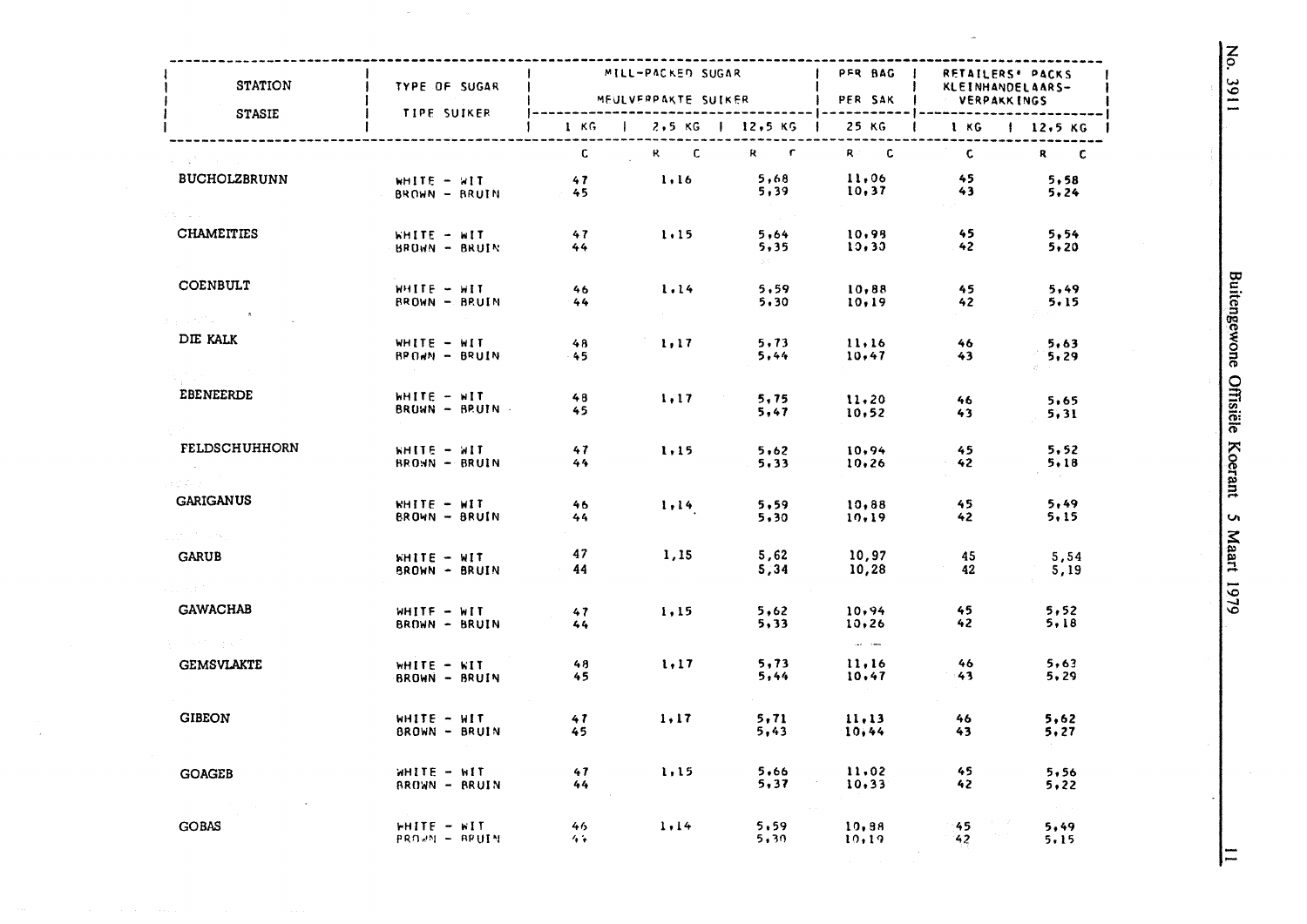| STATION<br><b>STASIE</b>                                    | TYPE OF SUGAR                         | MILL-PACKED SUGAR<br>MEULVEPPAKTE SUIKER   PEP SAK  <br>TIPE SUIKER<br>-------------- |                                     |                                       |                         | RETAILERS' PACKS<br><b>KLEINHANDELAARS-</b><br><b>VERPAKKINGS</b> |                                |  |
|-------------------------------------------------------------|---------------------------------------|---------------------------------------------------------------------------------------|-------------------------------------|---------------------------------------|-------------------------|-------------------------------------------------------------------|--------------------------------|--|
|                                                             |                                       |                                                                                       | 1 KG 1 2.5 KG 1 12.5 KG 1 25 KG     |                                       | ------------ ---------- |                                                                   | $1 \t1 \tKG \t12.5 KG$         |  |
|                                                             |                                       |                                                                                       | $R = -x_1 - x_2$                    | $R = 100$                             | $R$ $C$                 | $\overline{\mathbf{C}}$                                           | $R = C$                        |  |
| GRASPLATZ /                                                 | $WHITE - 11T$<br>BROWN - BRUIN        | 46<br>44                                                                              | 1,13<br><b>Control</b>              | 5,55<br>5,27                          | 10,83<br>10,14          | 44<br>42 <sup>2</sup>                                             | 5.47<br>5,12                   |  |
| <b>GRUNAU</b>                                               | $m$ HITE $-1$<br><b>BROWN - ERUIN</b> | 47<br>45                                                                              | 1,17<br>n Car                       | 5.71<br>5,43                          | 11,13<br>10,44          | 46 <sub>1</sub><br>43.                                            | 5.62<br>5,27                   |  |
| GRUNDORNER                                                  | WHITE - WIT<br>BROWN - BRUIN          | 47<br>45                                                                              | 1.16                                | 5,70<br>5,41                          | 11.09<br>10,40          | 45<br>43                                                          | 5,60<br>5.25                   |  |
| <b>GUIBES</b>                                               | $WHITE = WIT$<br><b>BROWN - BRUIN</b> | 47<br>45                                                                              | 1, 17                               | 5, 71<br>5,43                         | 11, 13<br>10,44         | 46 <sub>5</sub><br>43                                             | 5,62<br>5,27                   |  |
| <b>HAALENBERG</b><br>$\sim 200$ erg s $^{-1}$               | WHITE - WIT<br>$BRQWN - BRUIN$        | 46<br>44                                                                              | 1,14                                | 5,57<br>5,28                          | 10,87<br>10,18          | 45<br>42                                                          | 5,49<br>5,14                   |  |
| <b>HAMAB</b><br>$\mathcal{O}(\mathcal{A}^{\otimes 2})$ with | WHITE - WIT<br>$RROM = BRUIN$         | 48.<br>$45 -$                                                                         | 1,18                                | 5,80<br>5,51                          | 11.30<br>10,61          | 46<br>$43^{\circ}$                                                | 5.70<br>5,36                   |  |
| <b>HARDAP</b>                                               | $k$ HITE $-$ KIT<br>$PROWN - BRUIN$   | 48<br>45                                                                              | 1,18                                | 5, 78<br>5,49                         | 11.25<br>10,56          | 46<br>$43 -$                                                      | 5,68<br>5,33                   |  |
| <b>HOLOOG</b>                                               | WHITE - WIT<br><b>AROWN - ARUIN</b>   | 47<br>$44^{2}$                                                                        | 1.15<br>$\sim 10^{10}$ km s $^{-1}$ | 5,66<br>$5.37 -$                      | 11,02<br>10.33          | 45<br>42 <sub>2</sub>                                             | 5.56<br>5,22                   |  |
| <b>JURGEN</b>                                               | WHITE - WIT<br>BROWN - BRUIN          | 46<br>44                                                                              | 1.14                                | $\sim 100$ km $^{-1}$<br>5,59<br>5,30 | 10,68<br>10, 19         | 45<br>42 <sub>2</sub>                                             | 5.49<br>5,15                   |  |
| $\sim$ $\epsilon$<br><b>KANUS</b>                           | WHITE - WIT<br>BROWN - BRUIN          | 48<br>45                                                                              | 1.17                                | 5,75<br>5,47                          | 11.20<br>10,52          | 46<br>$43 -$                                                      | 5,65<br>5,31                   |  |
| <b>KARASBURG</b>                                            | <b>WHITE - WIT</b><br>BROWN - BRUIN   | 48<br>45                                                                              | 1.17                                | 5,75<br>$5,47$ $-$                    | 11, 20<br>10.52         | $46 -$<br>$43 -$                                                  | 5,65<br>5,31                   |  |
| <b>KEETMANSHOOP</b>                                         | WHITE - WIT<br>EROWN - BRUIN          | 46<br>43                                                                              | 1.12                                | 5,48<br>5,20                          | 10.66<br>9,98           | 44<br>$41 -$                                                      | 5.39<br>5,04                   |  |
| KLEIN-KARAS                                                 | WHITE - WIT<br>perimi - bellin        | 47<br>45                                                                              | 1.16                                | 5,68<br>5,39                          | 11,06<br>10.37          | 45                                                                | 5,58<br>$43$ and $100 - 5, 24$ |  |

Official Gazette Extraordinary 5 March 1979

No. 3911

 $\overline{5}$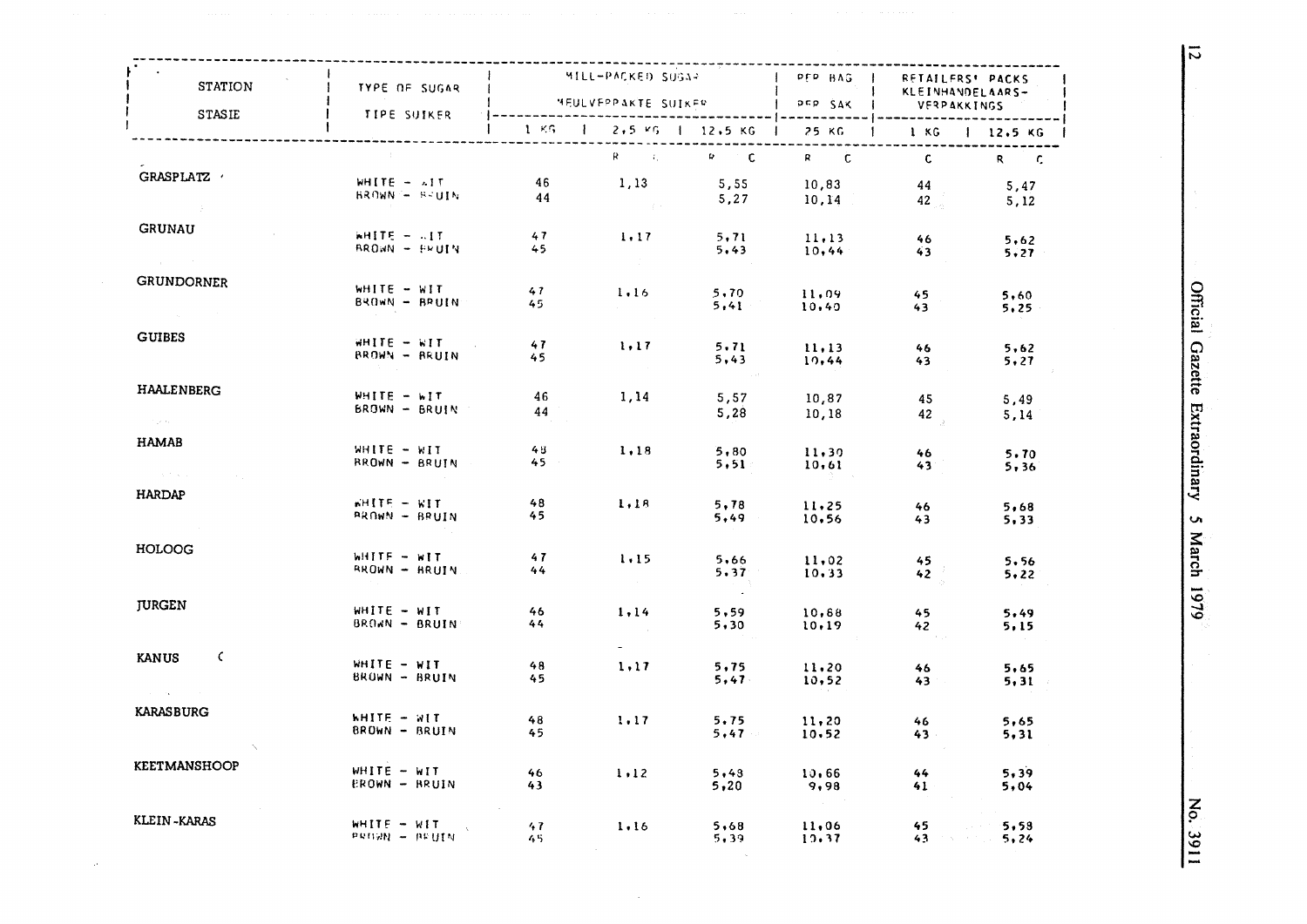| STATION              | <b>I TYPE OF SUGAR</b>             |              | <b>MILL-PACKED SUGAR</b> |               | PER BAG  <br>MEULVERPAKTE SUIKER   PER SAK   VERPAKKINGS               |                                         | RETAILERS' PACKS<br>KLEINHANDELAARS-             |
|----------------------|------------------------------------|--------------|--------------------------|---------------|------------------------------------------------------------------------|-----------------------------------------|--------------------------------------------------|
| <b>STASIE</b>        | <b>1. TIPE SUIKER</b>              |              |                          |               |                                                                        |                                         | 1 KG   2,5 KG   12,5 KG   25 KG   1 KG   12,5 KG |
|                      |                                    | $\mathsf{C}$ |                          | R C R C       | $R = C$                                                                | $\mathbf{c}$                            | $R$ $C$                                          |
| KOKERBOOM            | $WHITE - HIT$<br>BROWN - BRUIN     | $48 -$<br>46 | 1,19                     | 5,82<br>5,54  | $11,34$<br>$10,65$                                                     | - 46<br>$44 -$                          | 5,72<br>5,38                                     |
| KOLMANSKOP           | WHITE - WIT<br>BROWN - BRUIN       | 46<br>$-44$  | 1,13                     | 5,55<br>5,27  | 10,83<br>10,14<br>$\hat{z}_1 = \hat{z}_2 \hat{z}_3$ . The mass section | 44<br>42                                | 5,47<br>5,12                                     |
| <b>KUMS</b>          | WHITE - WIT<br>BROWN - BRUIN       | 48<br>46     | 1.19                     | 5,85<br>5,56  | 11,38<br>10,70                                                         | 47<br>44.                               | 5,74<br>5.40                                     |
| <b>LUDERITZ</b>      | WHITE - WIT<br>BROWN - BRUIN       | 49.<br>46    | 1,20                     | 5,87<br>5,58  | 11.43<br>10,74                                                         | 47<br>44                                | 5.77<br>5,42                                     |
| <b>MARIENTAL</b>     | WHITE - WIT<br>BROWN - BRUIN       | 48<br>45     | 1.18                     | 5,78<br>5,49  | 11,25<br>10,56                                                         | 46<br>43                                | 5,63<br>5,33                                     |
| <b>NAKOP</b>         | WHITE - WIT<br>BROWN - BRUIN       | 49.<br>46    | 1.20                     | 5, 97<br>5,58 | 11,43<br>10,74                                                         | 47<br>44                                | 5.77<br>5,42                                     |
| <b>NARIB</b>         | $WHITE - MIT$<br>BROWN - BEUIN     | 48<br>46     | 1,19                     | 5.82<br>5.54  | 11,34<br>10,65                                                         | 46<br>44                                | 5, 72<br>5,38                                    |
| <b>NUWEFONTEIN</b>   | WHITE - WIT<br>BRUWN - BPUIN       | 48<br>45.    | 1.18                     | 5,78<br>5,49  | 11,25<br>10,56                                                         | 46<br>43                                | 5,68<br>5,33                                     |
| ROTKOP               | $WHITE - WIT$<br>BROWN - BRUIN     | 46<br>44     | 1,13                     | 5,55<br>5,27  | 10,83<br>10, 14                                                        | 44<br>42                                | 5,47<br>5,12                                     |
| SALZBRUNN            | $WHITE - HIT$<br>BROWN - BRUIN     | 48.<br>45    | 1, 18                    | 5, 78<br>5,49 | 11,25<br>10,56                                                         | 46<br>$\sim 10^{10}$ km s $^{-1}$<br>43 | 5,68<br>5,33                                     |
| <b>SANDVERHAAR</b>   | $M = 3TIII$<br>BROWN - BRUIN       | 47<br>44     | 1.15                     | 5,64<br>5,35  | 10,98<br>10,30                                                         | 45<br>42                                | 5,54<br>5,20                                     |
| <b>SATCO</b>         | WHITE - WIT<br>BRUWN - BRUIN       | 48<br>45.    | 1.17                     | 5,75<br>5,47  | 11,20<br>10,52                                                         | 46<br>43                                | 5,65<br>5, 31                                    |
| <b>SCHAKALSKUPPE</b> | $v$ HITE $ dH$<br>$329.59 - 82013$ | 47<br>45     | 1,16                     | 5,68<br>5,39  | 11,08<br>10,39                                                         | 45<br>43                                | 5,59<br>5,25                                     |

に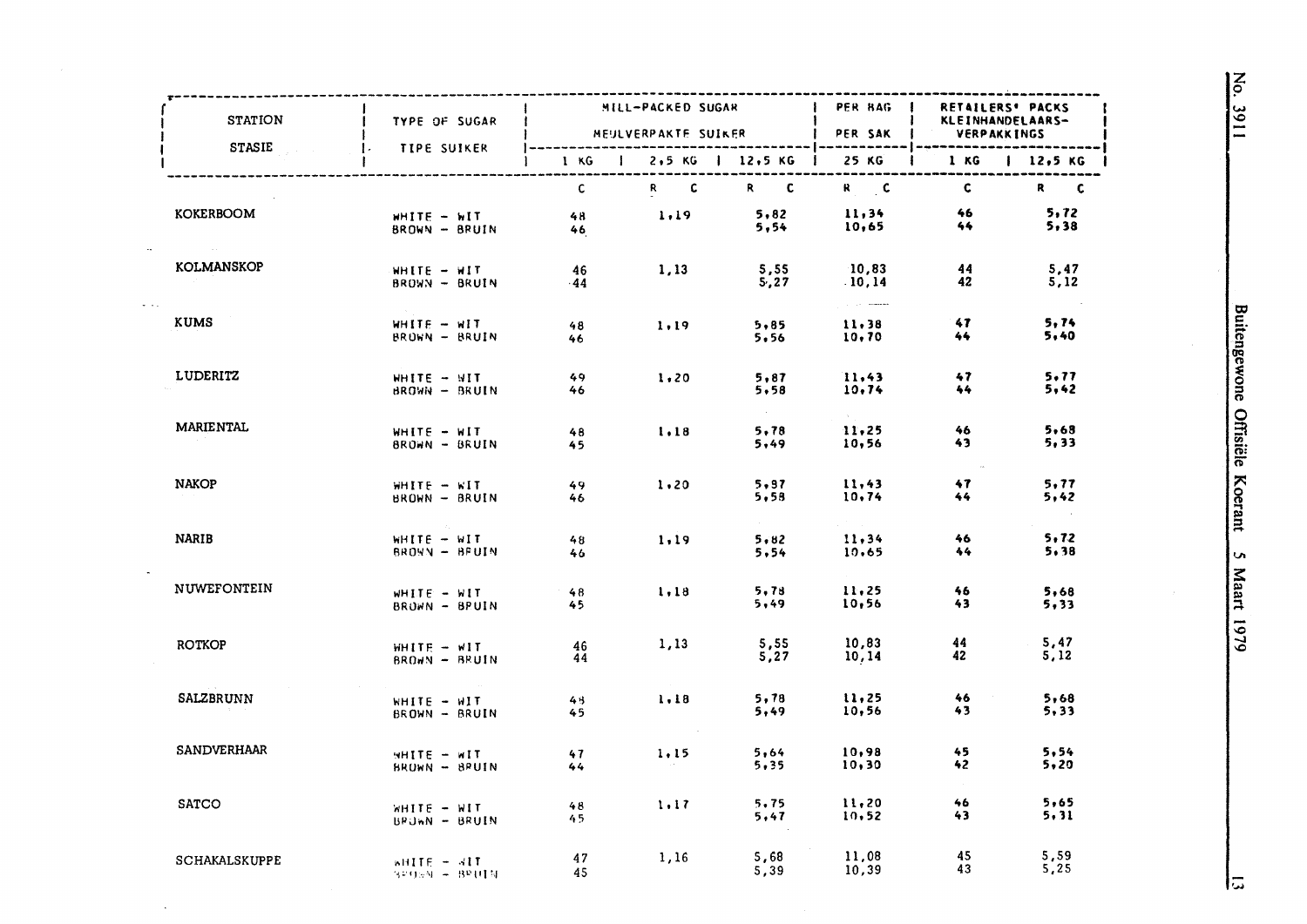| <b>STATION</b><br><b>STASIE</b> | TYPE OF SUGAR<br>TIPE SUIKER                    | MILL-PACKED SUGAR<br>NEVEVEPPARTE SUIKER |                                    |                                 | $P F R = 915$<br>DER SAK                                                      | RETAILERS' PACKS<br><b>KLEINHANDELAARS-</b><br><b>VERPAKKINGS</b> |                                   |
|---------------------------------|-------------------------------------------------|------------------------------------------|------------------------------------|---------------------------------|-------------------------------------------------------------------------------|-------------------------------------------------------------------|-----------------------------------|
|                                 |                                                 | $1 - KG$                                 | $1 2.5 \times 5$ $1 12.5 \times 5$ |                                 | 25 KG                                                                         | $1 \times G$                                                      | $12,5$ KG $\parallel$             |
|                                 |                                                 | $\mathsf{C}$                             | $R$ $C$                            | $P = C$                         | $R$ $C$                                                                       | $\mathbf{c}$                                                      | $R$ $C$                           |
| <b>SEEHEIM</b>                  | AHITE - WIT<br>BROWN - BRUIN                    | 47<br>44                                 | 1.14                               | 5.61<br>5,32                    | 10.92<br>10, 23                                                               | 45<br>42                                                          | 5.51<br>5, 17                     |
| <b>SIMPLON</b>                  | $N = 311Hw$<br>BROWN - BRUIN                    | 47<br>44                                 | 1.15                               | 5,64<br>5,35                    | 10.98<br>10, 30                                                               | $45 -$<br>42 <sub>2</sub>                                         | 5.54<br>5, 20                     |
| SIGNALBERG                      | $WHIF = AIT$<br>BROWN - RPUIN                   | 47<br>45                                 | $1.16 -$                           | 5,70<br>5,41                    | 一つ 一つ<br>11,09<br>10,40                                                       | 45 <sub>°</sub><br>43                                             | <b>Contractor</b><br>5,60<br>5,25 |
| <b>TSAUKAIB</b>                 | WHITE - WIT<br>BROWN - BRUIN                    | 46<br>44                                 | 1,14                               | <b>CONTRACT</b><br>5,59<br>5,30 | 计定位 医单<br>10,89<br>10, 21                                                     | 45<br>42                                                          | Summer Card<br>5.50<br>5,16       |
| <b>TSAWISIS</b>                 | $WHIF = WIT$<br>BROWN - BRUIN                   | 46<br>44                                 | 1.14                               | 5,59<br>5,30                    | 이 자기를<br>10,88<br>10,19                                                       | 45<br>42                                                          | 5,49<br>5,15                      |
| <b>TSES</b>                     | <b>ANITE - WIT</b><br>BROWN - BRUIN             | 47<br>44                                 | 1.15                               | 5,64<br>5,35                    | $\tau_{\rm eff}$ and $\tau_{\rm eff}$ and $\tau_{\rm eff}$<br>10.98<br>10, 30 | $45 -$<br>$42^{1}$                                                | 5,54<br>5, 20                     |
| <b>WASSER</b>                   | and the second<br>$WHTE - WTT$<br>BROWN - BRUIN | 47<br>44                                 | 1.14                               | 5,61<br>5.32                    | 10,92<br>10, 23                                                               | 45<br>42                                                          | 5, 51<br>5.17                     |
| <b>WOLPLAAS</b>                 | $WHTE - WTT$<br>BEOWN - BRUIN                   | 48<br>45                                 | 1.18                               | 5,78<br>5,49                    | 11.25<br>10,56                                                                | 41<br>43.                                                         | 5,69<br>5.33                      |
|                                 |                                                 |                                          | open by                            |                                 | of present<br>$-1 + 48$                                                       |                                                                   |                                   |

 $\sim$ 

PRICE CONTROLLER

Official Gazette Extraordinary S March 1979

No. 3911

PRYSKONTROLEUR

 $\mathcal{M} \subset \mathcal{M}$  .

 $\overline{4}$